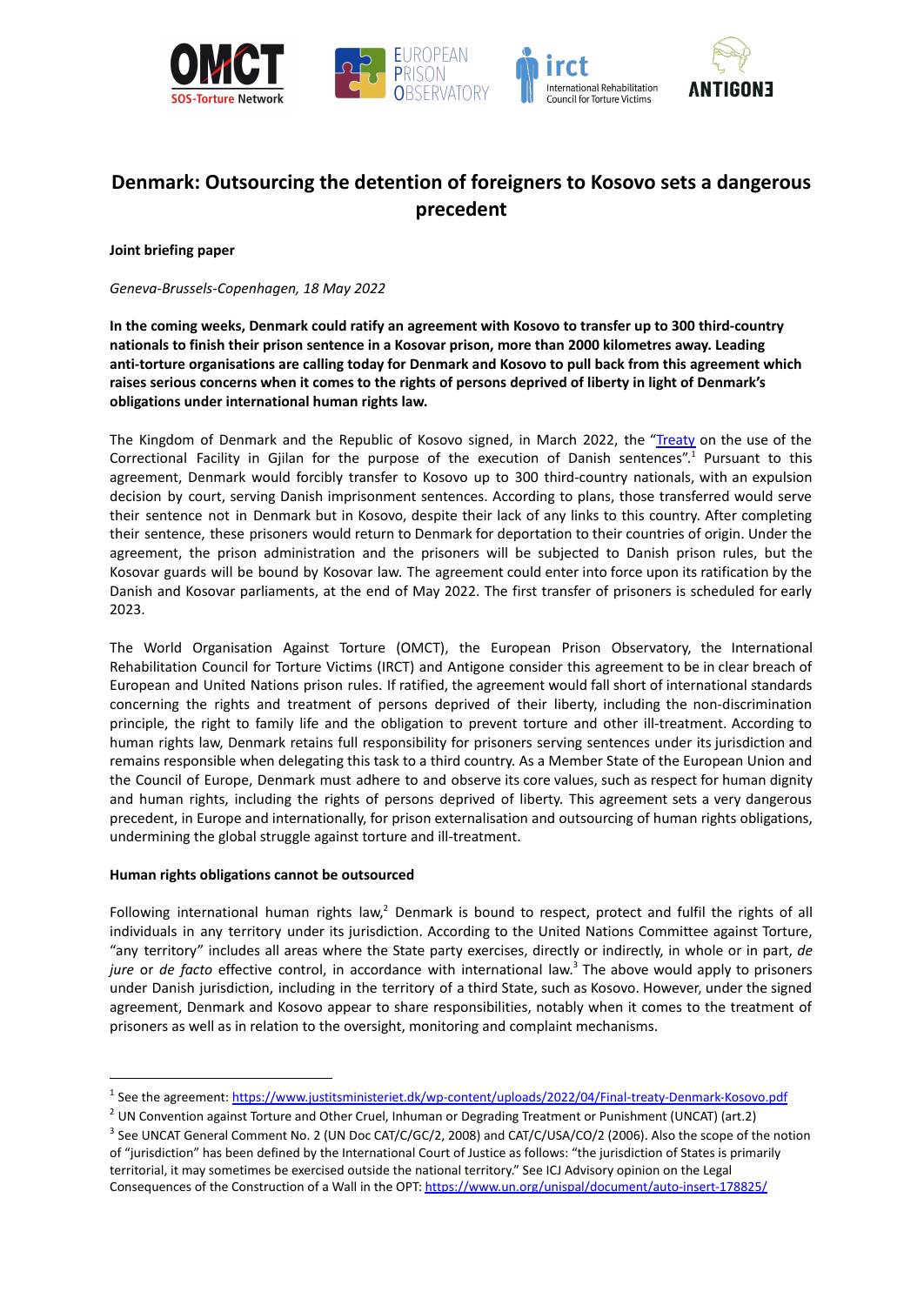







According to the former United Nations Special Rapporteur on Torture, Juan Méndez, it is essential that any trans-national prison arrangement ensures that *'... there is no vacuum in the protection of human rights due to inappropriate and artificial restrictions on territory or jurisdiction'. <sup>4</sup>* However, this agreement would have the opposite effect: the prisoners and facilities would be under Danish jurisdiction, but prison officers would remain bound by Kosovo law. In practice, this means that Denmark would not be able to ensure an equivalent level of protection for the transferred prisoners given that Danish national authorities will be unable to investigate abuses committed by Kosovar staff, including allegations of torture and other forms of ill-treatment. Denmark is accountable for the human rights violations committed against its prisoners, even if they are committed by Kosovo officials, as the authority running the facility. The resulting legal void from these separate jurisdictions will create a perfect recipe for impunity.

Furthermore, the non-voluntary nature of the transfers is in itself problematic and discriminatory. As the European Committee for the Prevention of Torture and Inhuman or Degrading Treatment or Punishment (CPT) stated in a similar case, *"a prisoner who has been sentenced to imprisonment in one State should not, on the basis of an administrative decision, be forced to serve the sentence in another State*". <sup>5</sup> Moreover, the very purpose of allowing in individual cases the serving of sentences in a third country is to allow prisoners to stay closer to home and to facilitate prisoners' rights and re-socialisation. In contrast, in the Denmark-Kosovo agreement, the receiving State is more than 2000 kilometres away and those transferred have effectively no link whatsoever to Kosovo.

## **All prisoners are entitled to the same treatment and standards**

The Mandela Rules on the treatment of prisoners include the principle of non-discrimination among prisoners '...on the grounds of race, colour, sex, language, religion, political or other opinion, national or social origin, property, birth or any other status'.<sup>6</sup> However, within the agreement, the forced relocation would exclusively target adult foreign prisoners, implying an attempt to discriminate against prisoners on the grounds of their nationality, violating *inter alia* article 14 of the European Convention on Human Rights (ECHR) and other key international standards. The agreement would also raise serious risks in relation to the right of prisoners to have meaningful and regular contact with the outside world, in particular the right to family life,<sup>7</sup> and to have access to a lawyer of their choice. Equally, it raises significant doubts concerning the rehabilitation and social reintegration of persons imprisoned in Kosovo. The practice of only sending foreign nationals to serve Danish prison sentences in Kosovo, in addition to the above concerns, could be considered itself as a degrading and inhuman treatment, given that the transferred prisoners would not have the same treatment and safeguards as prisoners serving sentences in Denmark.

In a 2021 visit to Kosovo, the CPT noted the prevalence of corruption among prison officers and "*received a number of credible allegations of physical ill-treatment of sentenced prisoners by custodial staff*". <sup>8</sup> This, combined with the challenges facing the Kosovar judicial system,<sup>9</sup> means that if abuses occur, it will be difficult to hold those responsible accountable under national law. The lower human rights and rule of law standards of the Kosovar penitentiary and judicial systems will put prisoners at a higher risk of torture and ill-treatment and will severely restrict their right to an effective remedy.

<sup>8</sup> CPT Ad-Hoc Visit to Kosovo: <https://rm.coe.int/1680a3eb75>

<sup>&</sup>lt;sup>4</sup> [https://www.un.org/ga/search/view\\_doc.asp?symbol=A/70/303&referer=/english/&Lang=E](https://www.un.org/ga/search/view_doc.asp?symbol=A/70/303&referer=/english/&Lang=E)

<sup>6</sup> See [https://www.unodc.org/documents/justice-and-prison-reform/Nelson\\_Mandela\\_Rules-E-ebook.pdf](https://www.unodc.org/documents/justice-and-prison-reform/Nelson_Mandela_Rules-E-ebook.pdf) <sup>5</sup> [Report](https://rm.coe.int/CoERMPublicCommonSearchServices/DisplayDCTMContent?documentId=0900001680697812) to the Governments of Belgium and the Netherlands on the visit to Tilburg Prison carried out by the European Committee for the Prevention of Torture and Inhuman or Degrading Treatment or Punishment (CPT)(2011).

 $7$  For more details of the importance and standards surrounding the right to have frequent and meaningful contact with the

outside world and, in particular, with family members, see: OMCT, "Breaking the walls of isolation: Restoring contact with the families in a world with Covid-19", *Covid-19 and detention series: Impacts, lessons and urgent actions,* Guidance Note Nº2, April 2022, available here: [https://www.omct.org/site-resources/legacy/Guidance-Note\\_2\\_English.pdf](https://www.omct.org/site-resources/legacy/Guidance-Note_2_English.pdf)

<sup>&</sup>lt;sup>9</sup> 2020 World Justice Project Report on Kosovo:

[https://worldjusticeproject.org/sites/default/files/documents/WJP%20Graphical%20Report-Rule%20of%20Law%20in%20Ko](https://worldjusticeproject.org/sites/default/files/documents/WJP%20Graphical%20Report-Rule%20of%20Law%20in%20Kosovo_FINAL%20110320.pdf) [sovo\\_FINAL%20110320.pdf](https://worldjusticeproject.org/sites/default/files/documents/WJP%20Graphical%20Report-Rule%20of%20Law%20in%20Kosovo_FINAL%20110320.pdf)